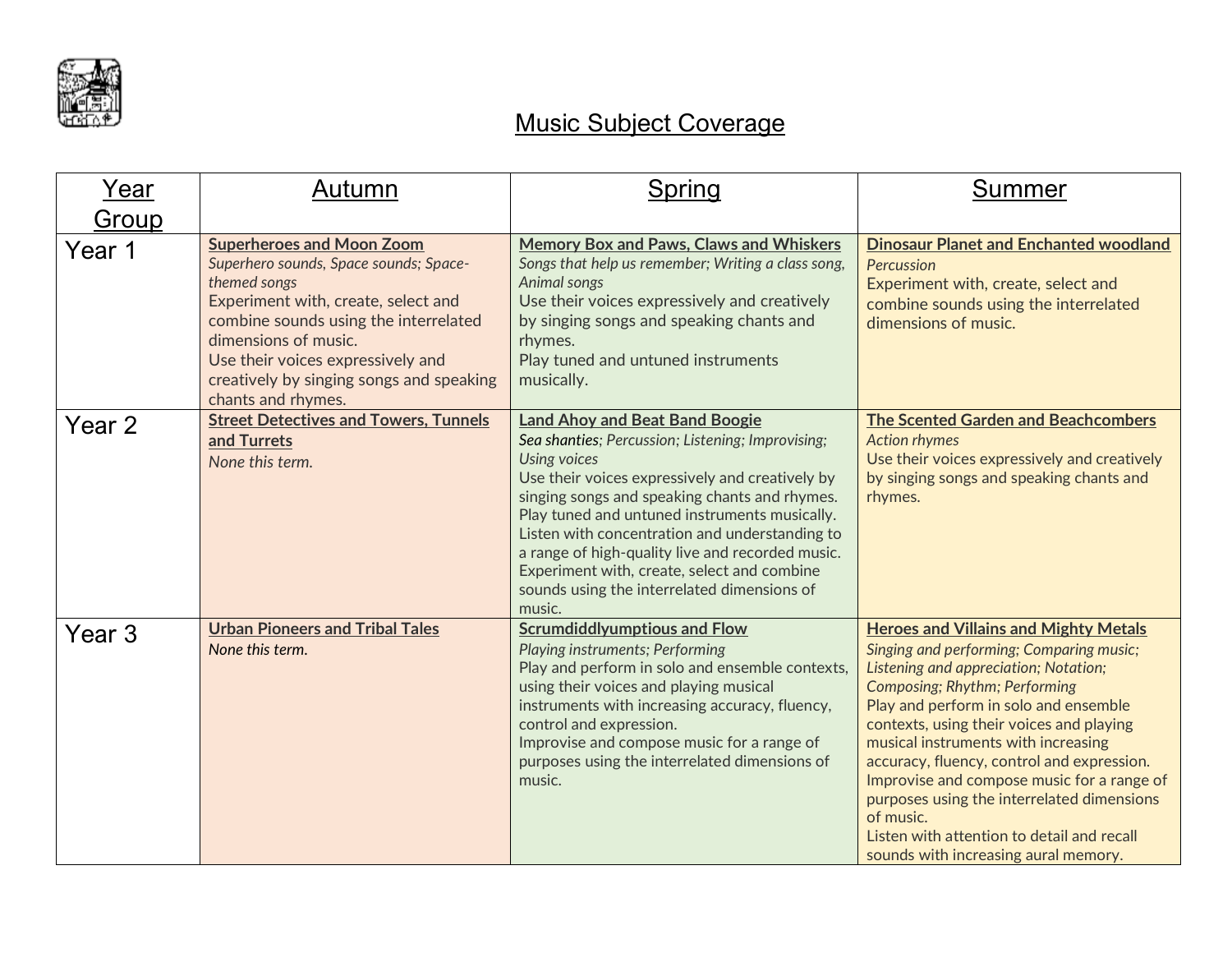|        |                                                                                     |                                                                                             | Appreciate and understand a wide range of<br>high-quality live and recorded music drawn<br>from different traditions and from great |
|--------|-------------------------------------------------------------------------------------|---------------------------------------------------------------------------------------------|-------------------------------------------------------------------------------------------------------------------------------------|
|        |                                                                                     |                                                                                             | composers and musicians.                                                                                                            |
| Year 4 | am Warrior and Road Trip USA                                                        | <b>Burps, Bottoms and Bile and Playlist</b>                                                 | <b>Blue Abyss and Potions</b>                                                                                                       |
|        | Traditional and cultural music                                                      | Composing lyrics; Music of the 20th century                                                 | None this term.                                                                                                                     |
|        | Listen with attention to detail and recall                                          | Develop an understanding of the history of                                                  |                                                                                                                                     |
|        | sounds with increasing aural memory.                                                | music.                                                                                      |                                                                                                                                     |
|        |                                                                                     | Play and perform in solo and ensemble contexts,                                             |                                                                                                                                     |
|        |                                                                                     | using their voices and playing musical<br>instruments with increasing accuracy, fluency,    |                                                                                                                                     |
|        |                                                                                     | control and expression.                                                                     |                                                                                                                                     |
|        |                                                                                     | Improvise and compose music for a range of                                                  |                                                                                                                                     |
|        |                                                                                     | purposes using the interrelated dimensions of                                               |                                                                                                                                     |
|        |                                                                                     | music.                                                                                      |                                                                                                                                     |
|        |                                                                                     | Listen with attention to detail and recall sounds                                           |                                                                                                                                     |
|        |                                                                                     | with increasing aural memory.                                                               |                                                                                                                                     |
|        |                                                                                     | Use and understand staff and other musical<br>notations.                                    |                                                                                                                                     |
|        |                                                                                     | Appreciate and understand a wide range of                                                   |                                                                                                                                     |
|        |                                                                                     | high-quality live and recorded music drawn from                                             |                                                                                                                                     |
|        |                                                                                     | different traditions and from great composers                                               |                                                                                                                                     |
|        |                                                                                     | and musicians.                                                                              |                                                                                                                                     |
| Year 5 | <b>Stargazers and Off with her Head</b>                                             | <b>Alchemy Island and Pharaohs</b>                                                          | <b>Beast Creator and Scream Machine</b>                                                                                             |
|        | Clarinet lessons; Lyrics; Tudor music;                                              | Clarinet lessons; Composing; Recording and editing                                          | <b>Clarinet lessons</b>                                                                                                             |
|        | Composing                                                                           | software; Music; Graphic scores;                                                            |                                                                                                                                     |
|        | Appreciate and understand a wide range                                              | Play and perform in solo and ensemble contexts,                                             |                                                                                                                                     |
|        | of high-quality live and recorded music<br>drawn from different traditions and from | using their voices and playing musical                                                      |                                                                                                                                     |
|        | great composers and musicians.                                                      | instruments with increasing accuracy, fluency,<br>control and expression.                   |                                                                                                                                     |
|        | Play and perform in solo and ensemble                                               | Improvise and compose music for a range of                                                  |                                                                                                                                     |
|        | contexts, using their voices and playing                                            | purposes using the interrelated dimensions of                                               |                                                                                                                                     |
|        | musical instruments with increasing                                                 | music.                                                                                      |                                                                                                                                     |
|        | accuracy, fluency, control and expression.                                          | Use and understand staff and other musical                                                  |                                                                                                                                     |
|        |                                                                                     | notations.<br>Appreciate and understand a wide range of                                     |                                                                                                                                     |
|        |                                                                                     | high-quality live and recorded music drawn from                                             |                                                                                                                                     |
|        |                                                                                     |                                                                                             |                                                                                                                                     |
|        |                                                                                     | different traditions and from great composers                                               |                                                                                                                                     |
|        |                                                                                     | and musicians.                                                                              |                                                                                                                                     |
|        | <b>Child's War and Tomorrow's World</b>                                             | <b>ID and Frozen Kingdom</b>                                                                | <b>Gallery Rebels and Hola Mexico</b>                                                                                               |
| Year 6 | Listening, performing and composing;                                                | Appraising; Listening to voices; Soundscapes                                                | Listening, improvising and composing; Mexican                                                                                       |
|        | Play and perform in solo and ensemble<br>contexts, using their voices and playing   | Improvise and compose music for a range of<br>purposes using the interrelated dimensions of | music; Musical notation<br>Play and perform in solo and ensemble                                                                    |